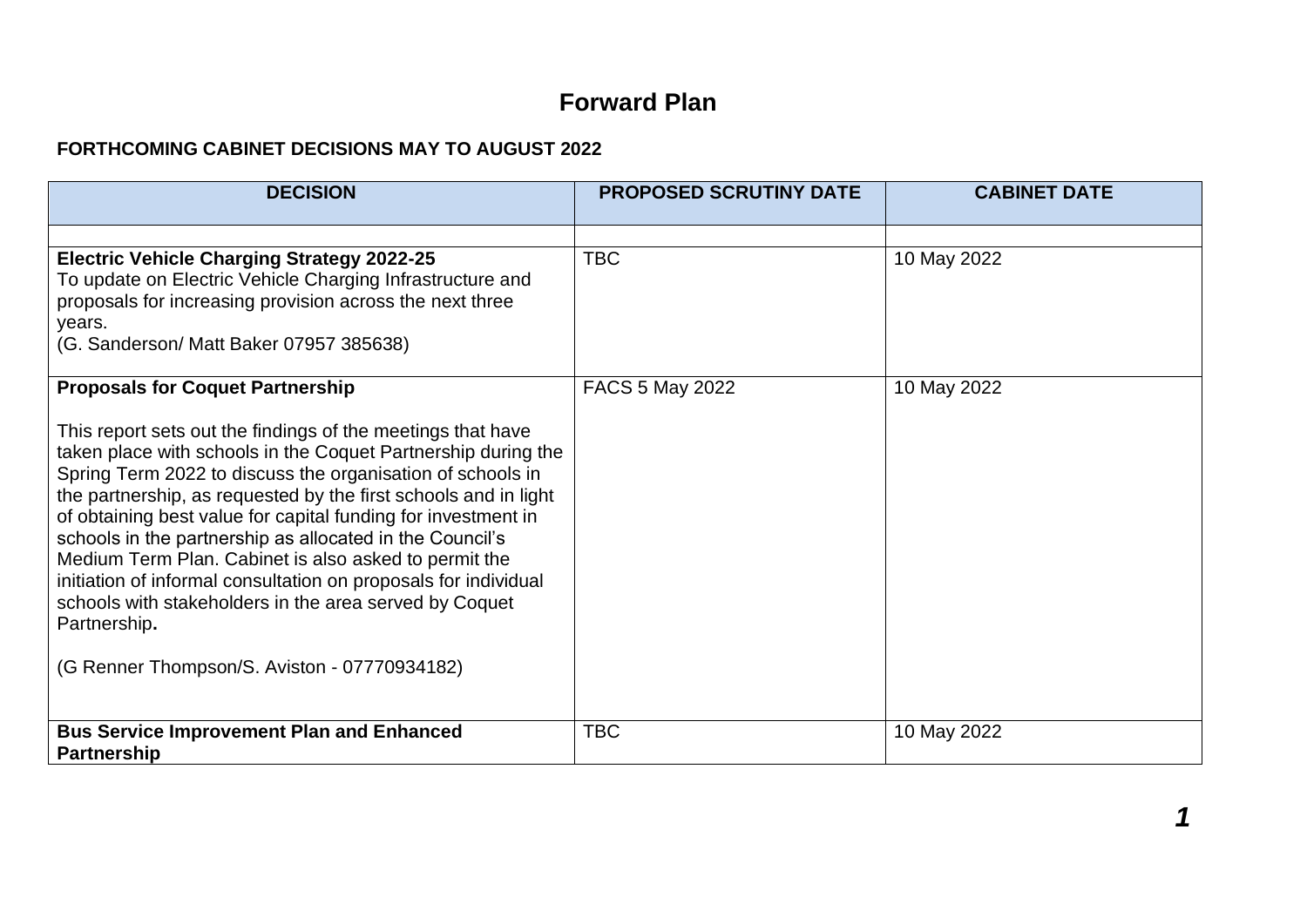| The Enhanced Plan and Scheme is a proposed statutory<br>partnership with regard to a statutory transport plan including<br>the Bus Service Improvement Plan. Cabinet is asked to<br>approve prior to these being considered by the Joint<br>Transport Committee. The Enhanced Plan and Scheme(s)<br>need to be approved by deadline imposed by Central<br>Government of 30th June 2022.<br>(W. Ploszaj/N. Easton - 07979 233477) |                         |             |
|----------------------------------------------------------------------------------------------------------------------------------------------------------------------------------------------------------------------------------------------------------------------------------------------------------------------------------------------------------------------------------------------------------------------------------|-------------------------|-------------|
|                                                                                                                                                                                                                                                                                                                                                                                                                                  |                         |             |
| Arrangements for Future Disposals of Land at East<br><b>Sleekburn</b><br>This report describes the arrangements proposed to secure<br>the land necessary for the construction of a Supply Chain<br>park for the battery manufacturing complex at Cambois.<br><b>Confidential Report</b><br>(R. Wearmouth/R. O'Farrell - 01670 620441)                                                                                            | <b>CSEG 6 June 2022</b> | 7 June 2022 |
| Financial Performance 2021-22 - Provisional Outturn<br>2021-22<br>The report will provide Cabinet with the revenue financial<br>position as at Provisional Outturn for the Council against the<br>Budget for 2021-22<br>(R. Wearmouth/S. Dent 01670 625515)                                                                                                                                                                      |                         | 7 June 2022 |
| <b>Trading Companies' Financial Performance 2021-22 -</b><br>Position at the end of March 2022<br>The purpose of the report is to ensure that the Cabinet is<br>informed of the current financial positions of its trading<br>companies for 2021-22<br>(R. Wearmouth/M. Calvert - 01670 620197)                                                                                                                                  | <b>CSEG 6 June 2022</b> | 7 June 2022 |